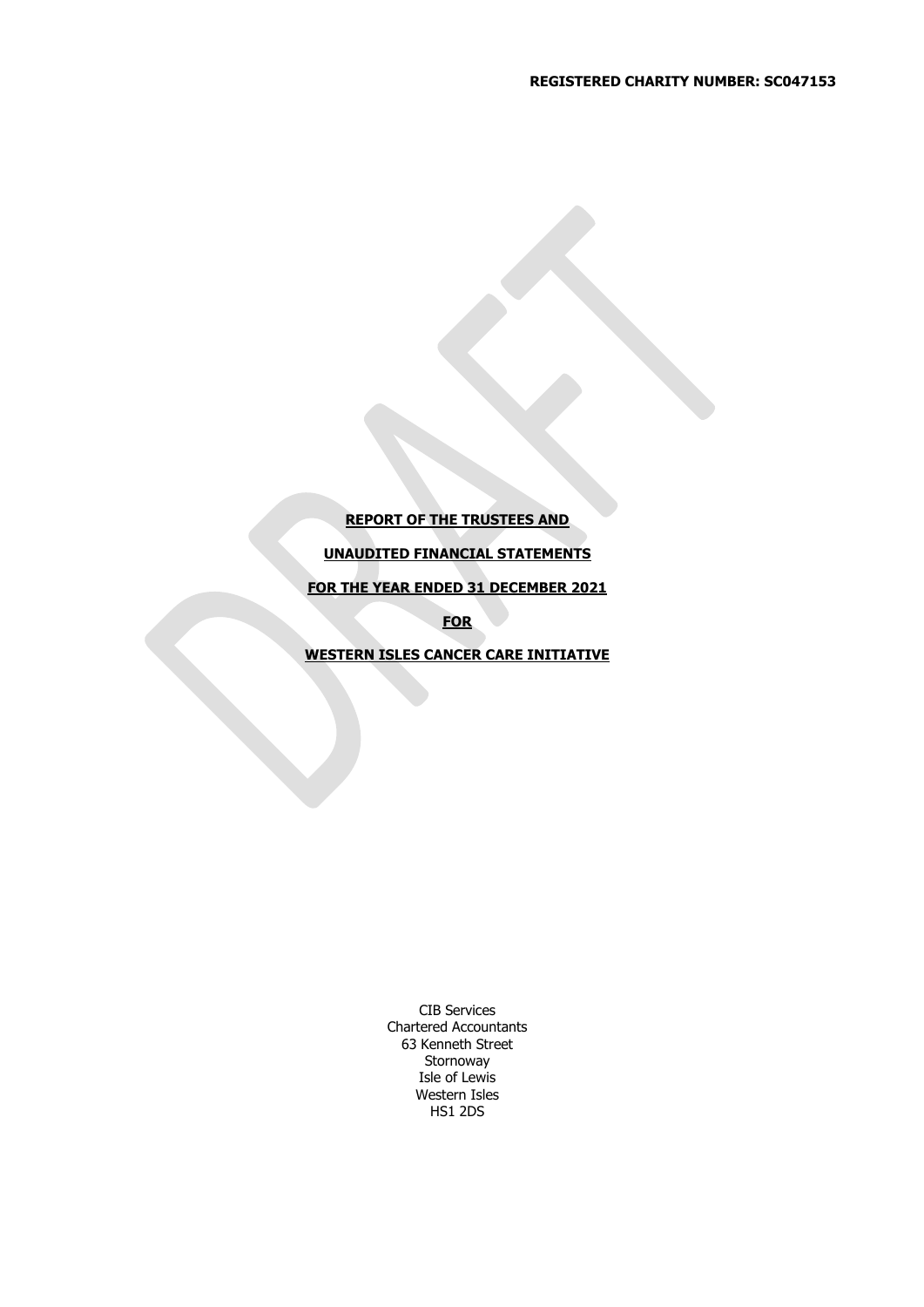#### **CONTENTS OF THE FINANCIAL STATEMENTS FOR THE YEAR ENDED 31 DECEMBER 2021**

|                                                   |   | Page   |             |
|---------------------------------------------------|---|--------|-------------|
| <b>Report of the Trustees</b>                     |   | to $3$ |             |
| <b>Independent Examiner's Report</b>              |   | 4      |             |
| <b>Statement of Financial Activities</b>          |   | 5      |             |
| <b>Balance Sheet</b>                              |   | 6      |             |
| <b>Notes to the Financial Statements</b>          | 7 | to     | $\sqrt{11}$ |
| <b>Detailed Statement of Financial Activities</b> |   |        |             |

 $\mathcal{L}_{\mathcal{A}}$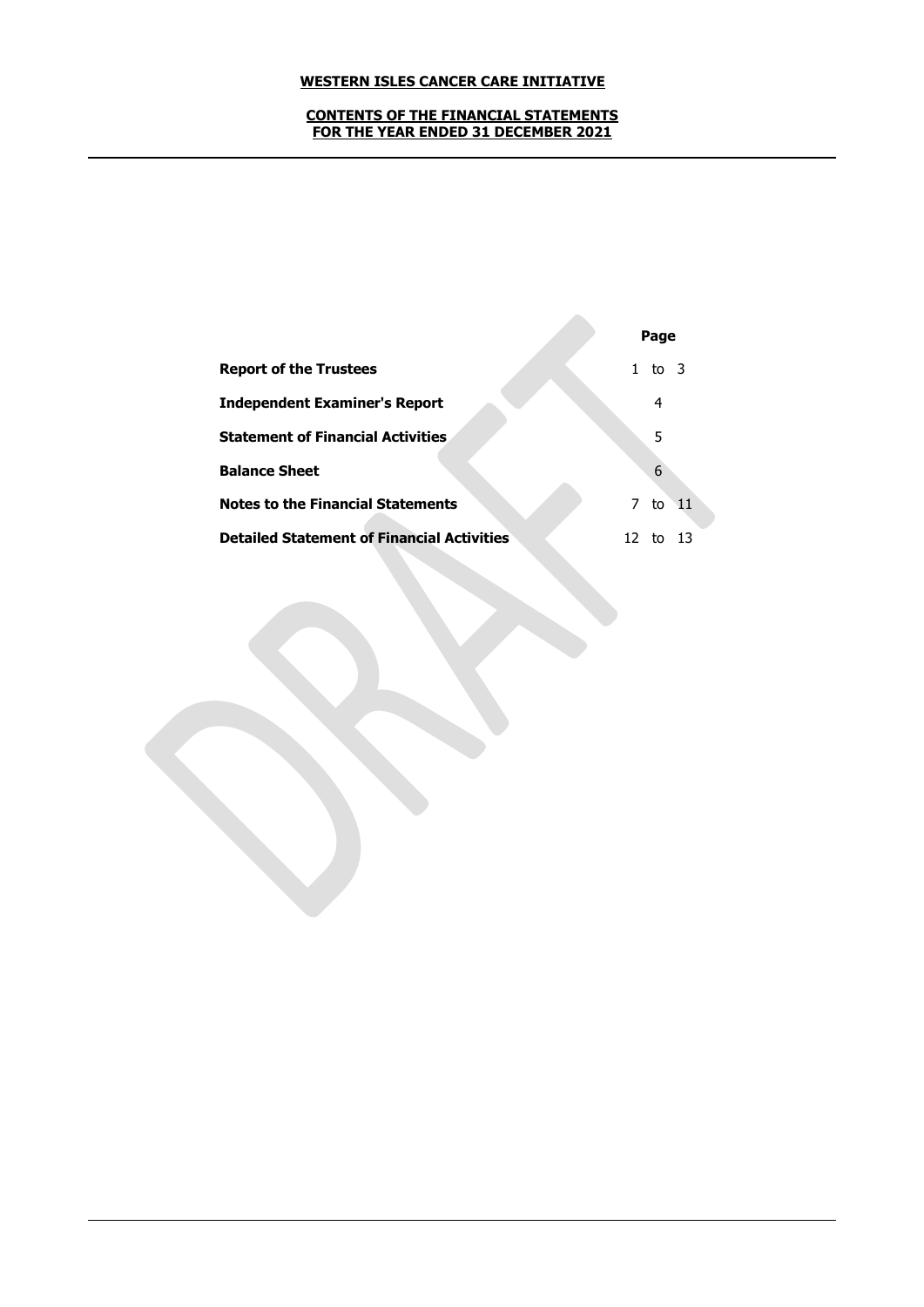## **REPORT OF THE TRUSTEES FOR THE YEAR ENDED 31 DECEMBER 2021**

The trustees present their report with the financial statements of the charity for the year ended 31 December 2021. The trustees have adopted the provisions of Accounting and Reporting by Charities: Statement of Recommended Practice applicable to charities preparing their accounts in accordance with the Financial Reporting Standard applicable in the UK and Republic of Ireland (FRS 102) (effective 1 January 2019).

# **OBJECTIVES AND ACTIVITIES**

# **Objectives and aims**

The Western Isles Cancer Care Initiative in partnership with Macmillan Cancer Support, fundraising committees and local people will develop specific support, information and financial systems to relieve issues of isolation and disadvantage by improving access to information and support and reducing financial hardship for cancer patients and affected families throughout the Western Isles.

The organisation's purposes are:

- To provide support, assistance and information directly or indirectly to people affected by cancer principally, but not exclusively, in the Western Isles;

- To further and build cancer awareness, education and research; and

- To promote and influence effective care, involvement and support for people affected by cancer.

# **ACHIEVEMENT AND PERFORMANCE**

## **Charitable activities**

Jan 20 - March 20 - Continued increase in take up of treatments and therapies, improved range of services offered throughout Western Isles.

March 20 - Staff began working from home due to Covid 19 worries.

April - August 20 - Staff on full time furlough due to Covid 19. Costs supported by Corra Foundation & Government Job Retention Scheme.

August 20 - Staff return on part time basis, supported by Government Job Retention Scheme.

Sept 20 - AGM 17th September

Sept 20 - 300th application to Social Fund, over £140,000 distributed.

Dec 20 - Secured funding with Macmillan Cancer Support for 3 years staff and office costs.

## **FINANCIAL REVIEW**

## **Principal funding sources**

The charity is reliant on grant funding from Macmillan Cancer Support.

All therapies are supported by donations from the community and small grant funding.

## **Reserves policy**

During the year the charity's incoming resources exceeded outgoing resources resulting in net income of £37,984 for the period (2020 - net income of £30,555). This represents an increase of £37,984 in restricted funds. The unrestricted general fund remains at £61 and the restricted funds have increased to £135,237.

The restricted fund represents the daily activities of the organisation.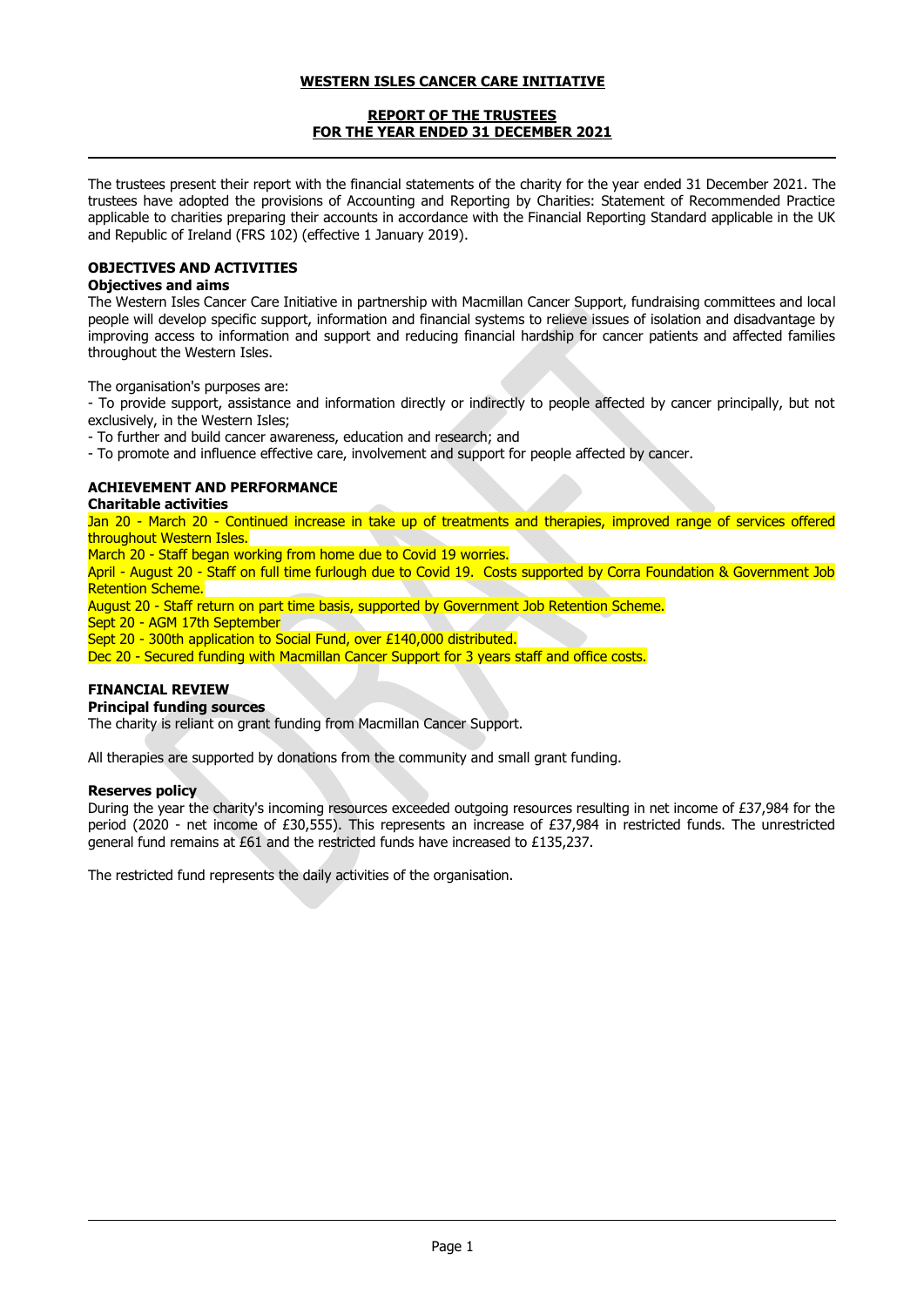#### **WESTERN ISLES CANCER CARE INITIATIVE REPORT OF THE TRUSTEES FOR THE YEAR ENDED 31 DECEMBER 2021**

### **FUTURE PLANS**

The Charity will continue the programme as outlined in the agreed operational polices between WICCI and Macmillan Cancer Support and efficiently operate the WICCI Social Fund for the benefit of cancer patients throughout the Western Isles. We also aim to continue to support cancer patients and their families through providing after care support and lobbying to improve the cancer journey in the Western Isles.

#### **Ongoing Targets:**

- Continue to promote and manage the Social Fund

- Continue to promote the WICCI project using social media platforms and share support material, cancer related campaigns and information to WICCI users.

- Continue to develop and build on partnerships and relationships with other charities and agencies supporting people with cancer in the Western Isles and throughout Scotland.

- Improve and build on the relationship with the Isle of Lewis and other Western Isles Macmillan Fundraising committees to evidence the link between WICCI and fundraising for Macmillan Cancer Support.

- Continue to develop and build on the WICCI Support Centre in Stornoway and develop further outreach services to Southern Isles.

- Continue to work with therapists, counsellors and those who can support and educate people affected by cancer in the Western Isles.

- Continue to lobby on the issues relevant to those affected by cancer in the Western Isles.

- Continue to gather data on the costs of cancer to patients in the Western Isles and the financial impact of cancer diagnosis on households.

- To secure the continuation of the WICCI Project post April 2023.

## **STRUCTURE, GOVERNANCE AND MANAGEMENT**

### **Governing document**

The charity is controlled by its governing document, a constitution and is constituted as a Scottish Charitable Incorporated Organisation (SCIO).

### **Recruitment and appointment of new trustees**

- The maximum number of charity trustees is 12, minimum; 5.

- Members of the charity are eligible for election or appointment

- The board may at any time appoint any member to be a charity trustee

- The board may at any time, appoint any non-member of the organisation to be a charity trustee either on the basis that he/she has been nominated by 'a body with which the organisation has close contact in the course of its activities' or on the basis that he/she has specialist experience and/or skills which could be of assistance to the board.

- Macmillan Cancer Support will have the right to maintain in office one charity trustee for up to a term of three years.

- At each AGM, one third of the charity trustees must retire from office, in rotation - but may then be re-elected.

#### **Organisational structure**

The trustees manage the affairs of the charity through regular meetings. The charity employs a Development Manager who implements the decisions from the board and appointed an Administrative Support Officer who started in May 21.

### **Induction and training of new trustees**

The charity undertakes training for trustees to ensure awareness and understanding of:

- The responsibilities of charity trustees
- The organisational structure of the charity
- The financial position of the charity
- The future plans and objectives of the charity

#### **Risk management**

The trustees have a duty to identify and review the risks to which the charity is exposed and to ensure appropriate controls are in place to provide reasonable assurance against fraud and error.

The principal risks faced by the Trust lie in the operational risks from ineffective grant making and the capacity of the Trust to make effective grants.

This is mitigated by robust decision making and efficient banking procedures.

#### **REFERENCE AND ADMINISTRATIVE DETAILS**

**Registered Charity number** SC047153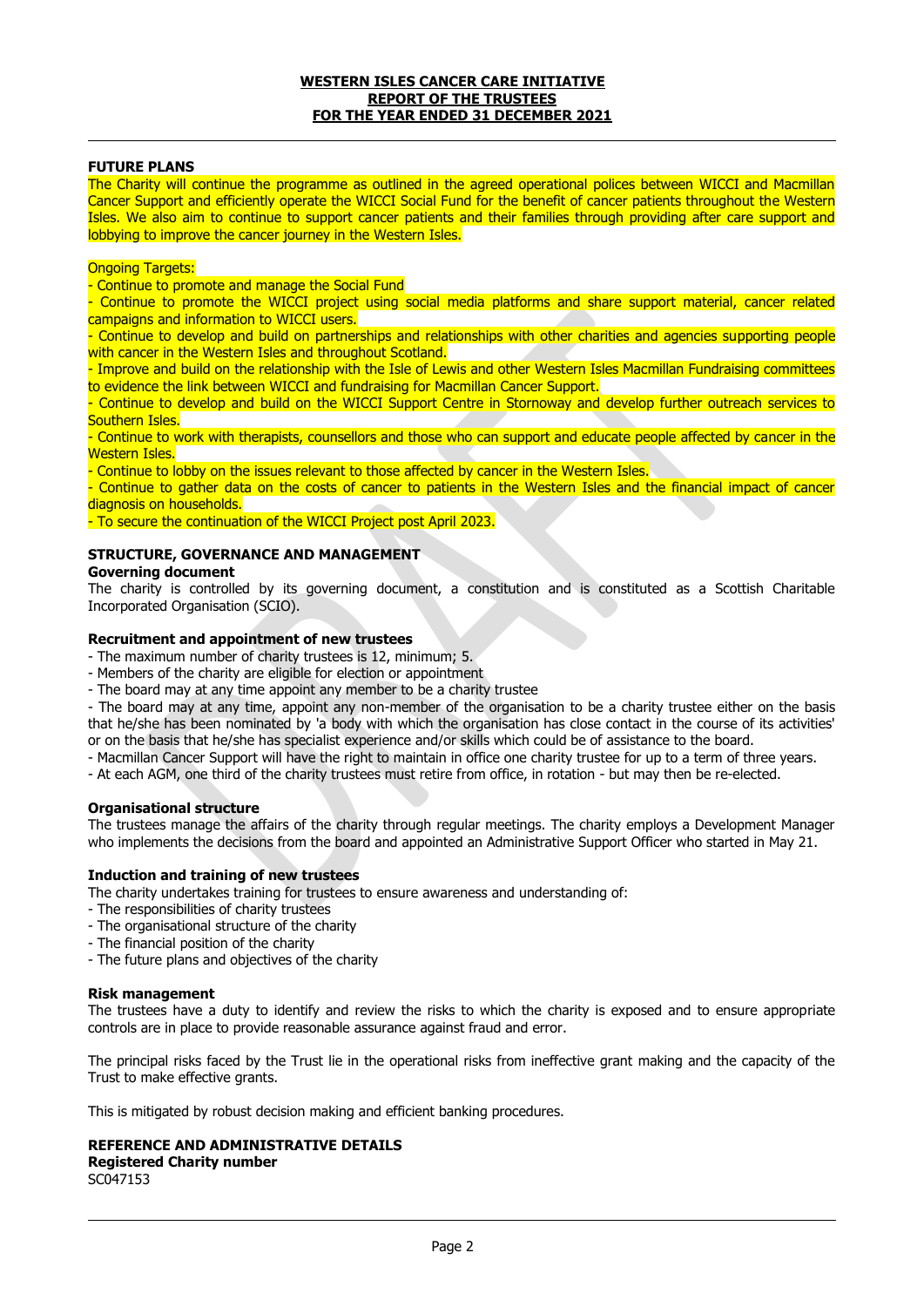## **REPORT OF THE TRUSTEES FOR THE YEAR ENDED 31 DECEMBER 2021**

# **Principal address**

Unit 1 87 Cromwell Street **Stornoway** Isle of Lewis HS1 2DG

# **Trustees**

D Macleod M Eaves **C** Maciver M Macleay J Murray<sup>1</sup> L Macleod I Macaulay D Maclean M H Macdonald D Macdonald L Sloan

# **Independent Examiner**

CIB Services Chartered Accountants 63 Kenneth Street Stornoway Isle of Lewis Western Isles HS1 2DS

# **Development Manager**

Helen Sandison

Approved by order of the board of trustees on ............................................. and signed on its behalf by:

.................................................................

D Macleod - Trustee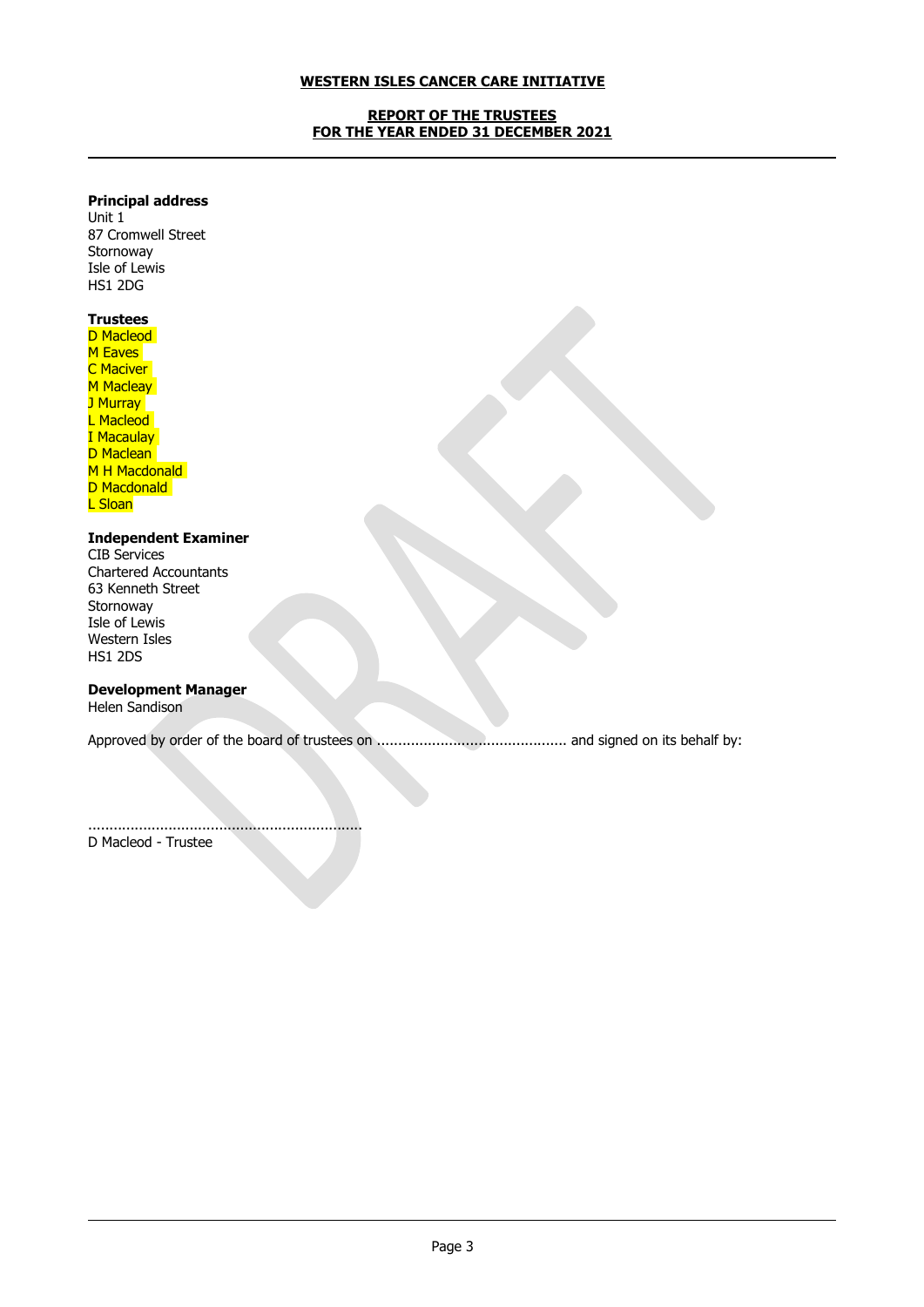I report on the accounts for the year ended 31 December 2021 set out on pages five to eleven.

#### **Respective responsibilities of trustees and examiner**

The charity's trustees are responsible for the preparation of the accounts in accordance with the terms of the Charities and Trustee Investment (Scotland) Act 2005 and the Charities Accounts (Scotland) Regulations 2006 (as amended). The charity's trustees consider that the audit requirement of Regulation 10(1)(a) to (c) of the Accounts Regulations does not apply. It is my responsibility to examine the accounts as required under Section  $44(1)(c)$  of the Act and to state whether particular matters have come to my attention.

#### **Basis of the independent examiner's report**

My examination was carried out in accordance with Regulation 11 of the Charities Accounts (Scotland) Regulations 2006. An examination includes a review of the accounting records kept by the charity and a comparison of the accounts presented with those records. It also includes consideration of any unusual items or disclosures in the accounts, and seeking explanations from you as trustees concerning any such matters. The procedures undertaken do not provide all the evidence that would be required in an audit, and consequently I do not express an audit opinion on the view given by the accounts.

#### **Independent examiner's statement**

In connection with my examination, no matter has come to my attention :

- (1) which gives me reasonable cause to believe that, in any material respect, the requirements
- to keep accounting records in accordance with Section 44(1)(a) of the 2005 Act and Regulation 4 of the 2006 Accounts Regulations; and
- to prepare accounts which accord with the accounting records and to comply with Regulation 8 of the 2006 Accounts Regulations

have not been met; or

(2) to which, in my opinion, attention should be drawn in order to enable a proper understanding of the accounts to be reached.

| Calum MacDonald              |
|------------------------------|
| Chartered Accountant/ICAS    |
| <b>CIB Services</b>          |
| <b>Chartered Accountants</b> |
| 63 Kenneth Street            |
| Stornoway                    |
| Isle of Lewis                |
| Western Isles                |
| HS1 2DS                      |
|                              |

Date: .............................................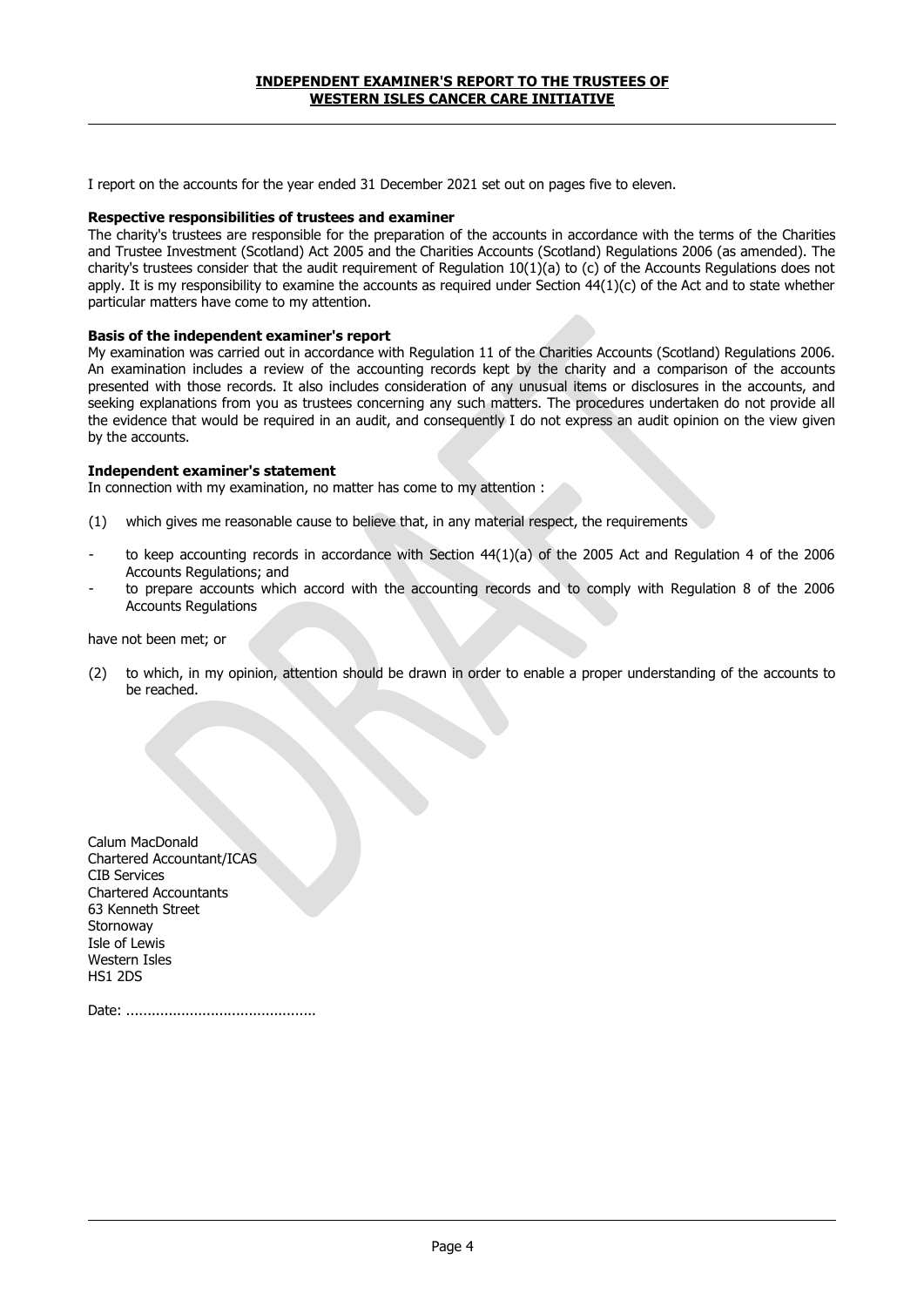### **STATEMENT OF FINANCIAL ACTIVITIES FOR THE YEAR ENDED 31 DECEMBER 2021**

|                                                                                       | <b>Notes</b>   | Unrestricted<br>fund<br>£ | Restricted<br>fund<br>£ | 31.12.21<br><b>Total</b><br>funds<br>£ | 31.12.20<br>Total<br>funds<br>£ |
|---------------------------------------------------------------------------------------|----------------|---------------------------|-------------------------|----------------------------------------|---------------------------------|
| <b>INCOME AND ENDOWMENTS FROM</b><br>Donations and legacies                           | $\overline{2}$ |                           | 47,927                  | 47,927                                 | 8,979                           |
| <b>Charitable activities</b><br><b>Charitable Activities</b>                          | 4              |                           | 114,524                 | 114,524                                | 140,690                         |
| Investment income<br>Other income                                                     | 3              |                           | 9<br>2,894              | 9<br>2,894                             | 27<br>2,891                     |
| <b>Total</b>                                                                          |                |                           | 165,354                 | 165,354                                | 152,587                         |
| <b>EXPENDITURE ON</b><br><b>Charitable activities</b><br><b>Charitable Activities</b> |                |                           | 127,370                 | 127,370                                | 122,032                         |
| <b>NET INCOME</b>                                                                     |                |                           | 37,984                  | 37,984                                 | 30,555                          |
| <b>RECONCILIATION OF FUNDS</b>                                                        |                |                           |                         |                                        |                                 |
| <b>Total funds brought forward</b>                                                    |                | 61                        | 97,253                  | 97,314                                 | 66,759                          |
| <b>TOTAL FUNDS CARRIED FORWARD</b>                                                    |                | 61                        | 135,237                 | 135,298                                | 97,314                          |

The notes form part of these financial statements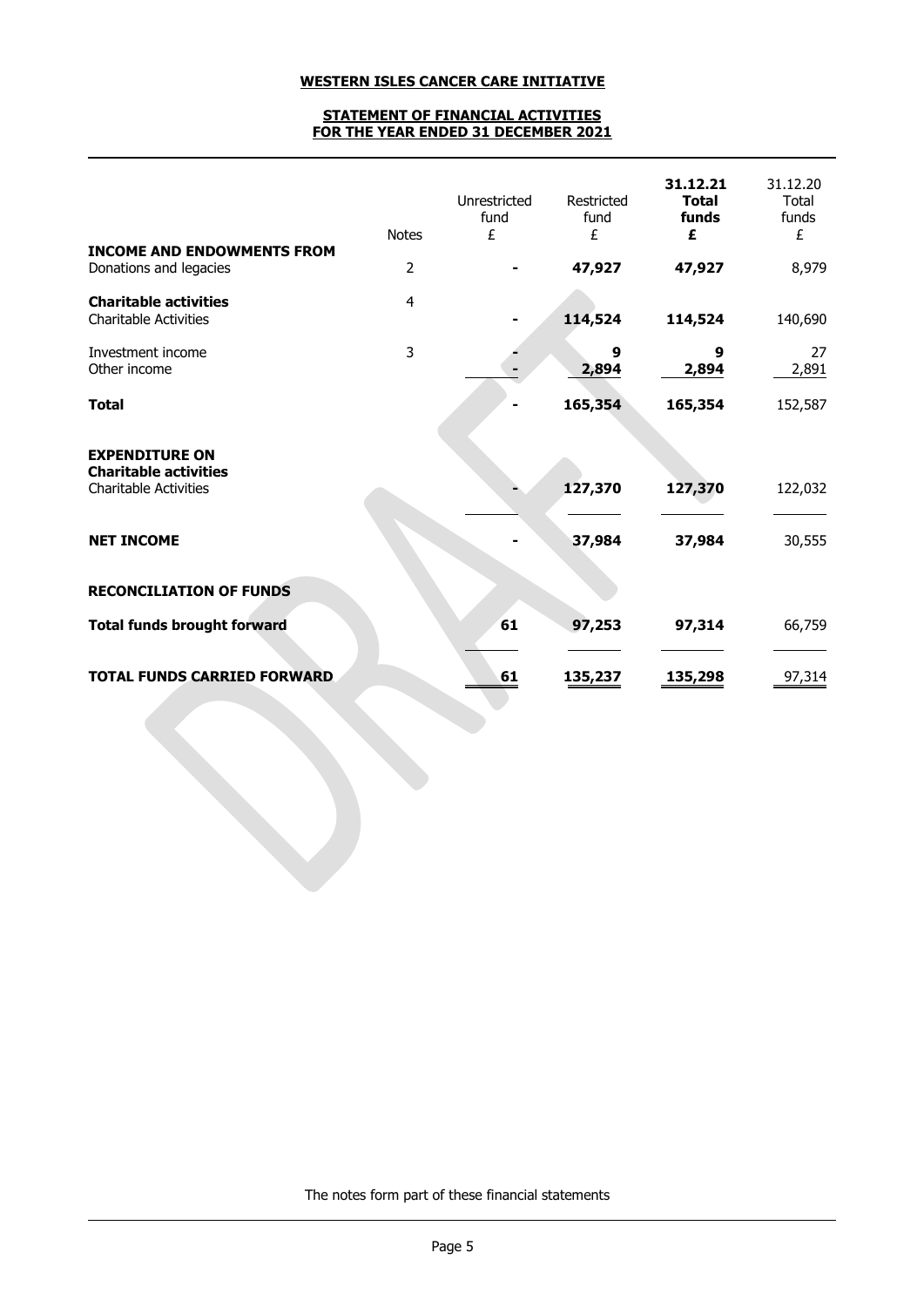## **BALANCE SHEET 31 DECEMBER 2021**

|                                                         | <b>Notes</b>    | Unrestricted<br>fund<br>£ | Restricted<br>fund<br>£ | 31.12.21<br><b>Total</b><br>funds<br>£ | 31.12.20<br>Total<br>funds<br>£ |
|---------------------------------------------------------|-----------------|---------------------------|-------------------------|----------------------------------------|---------------------------------|
| <b>FIXED ASSETS</b><br>Tangible assets                  | 10              |                           | 4,633                   | 4,633                                  | 7,122                           |
| <b>CURRENT ASSETS</b><br>Cash at bank                   |                 | 61                        | 132,853                 | 132,914                                | 91,192                          |
| <b>CREDITORS</b><br>Amounts falling due within one year | 11              |                           | (2, 249)                | (2, 249)                               | (1,000)                         |
| <b>NET CURRENT ASSETS</b>                               |                 | 61                        | 130,604                 | 130,665                                | 90,192                          |
| <b>TOTAL ASSETS LESS CURRENT LIABILITIES</b>            |                 | 61                        | 135,237                 | 135,298                                | 97,314                          |
| <b>NET ASSETS</b>                                       |                 | 61                        | 135,237                 | 135,298                                | 97,314                          |
| <b>FUNDS</b><br>Unrestricted funds<br>Restricted funds  | 12 <sup>°</sup> |                           |                         | 61<br>135,237                          | 61<br>97,253                    |
| <b>TOTAL FUNDS</b>                                      |                 |                           |                         | <u>135,298</u>                         | 97,314                          |

The financial statements were approved by the Board of Trustees and authorised for issue on ............................................. and were signed on its behalf by:

............................................. D Macleod - Trustee

The notes form part of these financial statements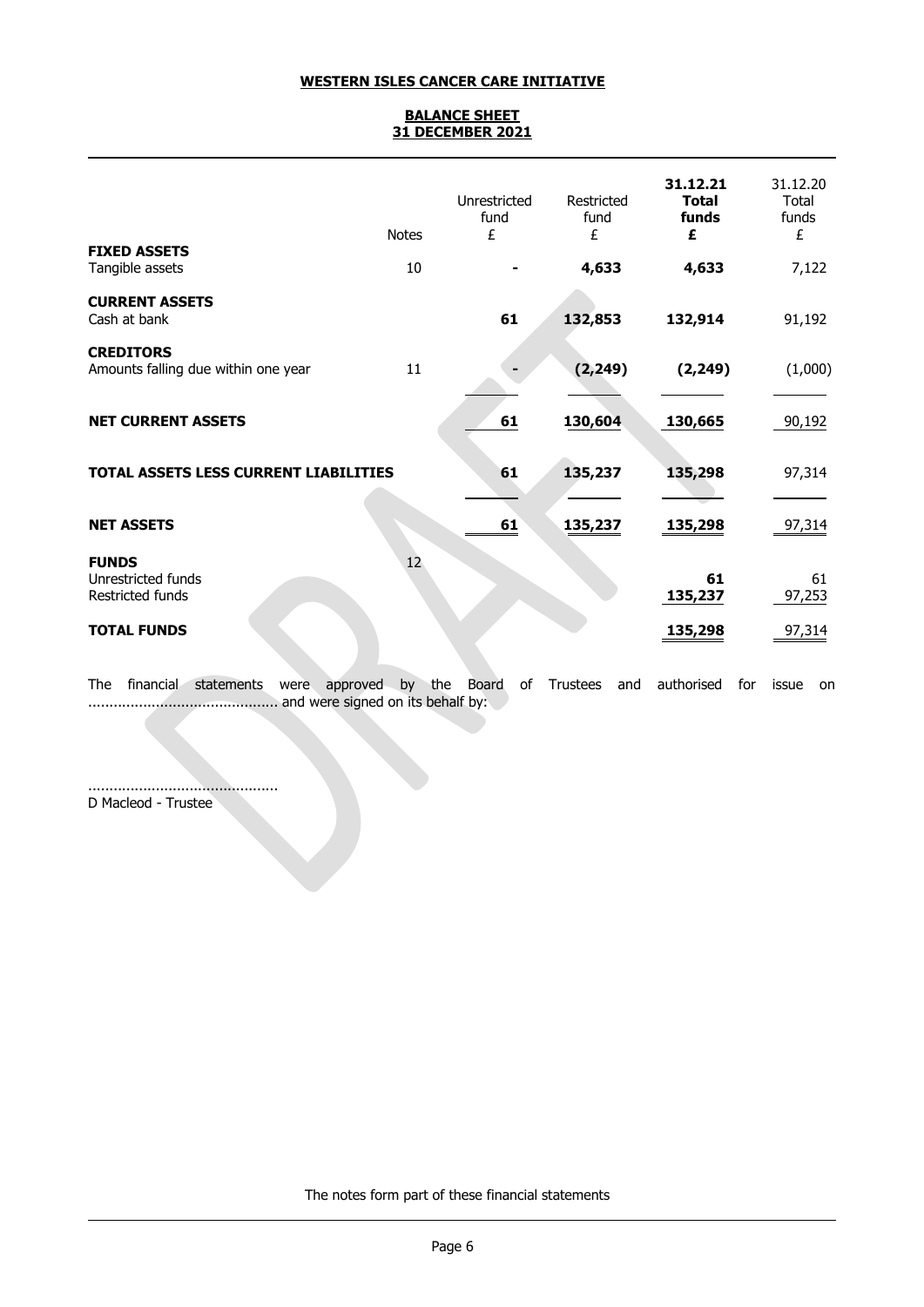### **NOTES TO THE FINANCIAL STATEMENTS FOR THE YEAR ENDED 31 DECEMBER 2021**

### **1. ACCOUNTING POLICIES**

#### **Basis of preparing the financial statements**

The financial statements of the charity, which is a public benefit entity under FRS 102, have been prepared in accordance with the Charities SORP (FRS 102) 'Accounting and Reporting by Charities: Statement of Recommended Practice applicable to charities preparing their accounts in accordance with the Financial Reporting Standard applicable in the UK and Republic of Ireland (FRS 102) (effective 1 January 2019)', Financial Reporting Standard 102 'The Financial Reporting Standard applicable in the UK and Republic of Ireland' and the Charities and Trustee Investment (Scotland) Act 2005. The financial statements have been prepared under the historical cost convention.

The accounts are prepared in sterling which is the functional currency of the charity, and are rounded to the nearest £.

#### **Income**

All income is recognised in the Statement of Financial Activities once the charity has entitlement to the funds, it is probable that the income will be received and the amount can be measured reliably.

#### **Expenditure**

Liabilities are recognised as expenditure as soon as there is a legal or constructive obligation committing the charity to that expenditure, it is probable that a transfer of economic benefits will be required in settlement and the amount of the obligation can be measured reliably. Expenditure is accounted for on an accruals basis and has been classified under headings that aggregate all cost related to the category. Where costs cannot be directly attributed to particular headings they have been allocated to activities on a basis consistent with the use of resources.

Grants offered subject to conditions which have not been met at the year end date are noted as a commitment but not accrued as expenditure.

#### **Tangible fixed assets**

Depreciation is provided at the following annual rates in order to write off each asset over its estimated useful life.

| Fixtures and fittings | 20% on cost |
|-----------------------|-------------|
| Computer equipment    | 25% on cost |

#### **Taxation**

The charity is exempt from tax on its charitable activities.

#### **Fund accounting**

Unrestricted funds can be used in accordance with the charitable objectives at the discretion of the trustees.

Restricted funds can only be used for particular restricted purposes within the objects of the charity. Restrictions arise when specified by the donor or when funds are raised for particular restricted purposes.

Further explanation of the nature and purpose of each fund is included in the notes to the financial statements.

#### **Pension costs and other post-retirement benefits**

The charity operates a defined contribution pension scheme. Contributions payable to the charity's pension scheme are charged to the Statement of Financial Activities in the period to which they relate.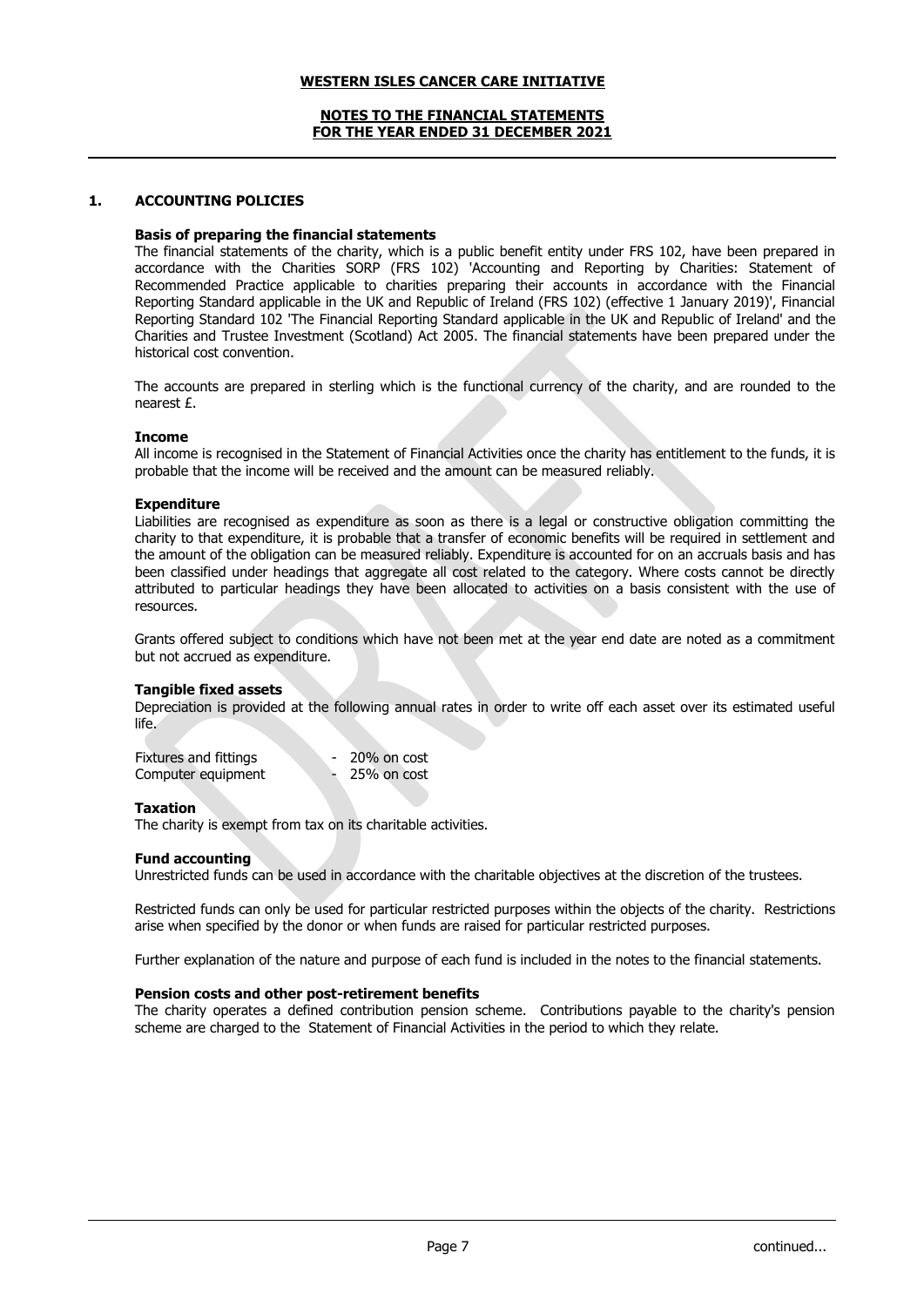## **NOTES TO THE FINANCIAL STATEMENTS - continued FOR THE YEAR ENDED 31 DECEMBER 2021**

# **2. DONATIONS AND LEGACIES**

Charitable Activities **1,000**

|    |                                                                        |                              | 31.12.21<br>£    | 31.12.20<br>£             |
|----|------------------------------------------------------------------------|------------------------------|------------------|---------------------------|
|    | Donations<br>Gift aid                                                  |                              | 47,802<br>125    | 8,979                     |
|    |                                                                        |                              | 47,927           | 8,979                     |
| 3. | <b>INVESTMENT INCOME</b>                                               |                              | 31.12.21         | 31.12.20                  |
|    | Deposit account interest                                               |                              | £<br>9           | £<br>27                   |
| 4. | <b>INCOME FROM CHARITABLE ACTIVITIES</b>                               |                              |                  |                           |
|    |                                                                        | Activity                     | 31.12.21<br>£    | 31.12.20<br>£             |
|    | Grants<br>Job Retention Scheme Grants  Charitable Activities           | <b>Charitable Activities</b> | 110,609<br>3,915 | 127,934<br>12,756         |
|    |                                                                        |                              | 114,524          | 140,690                   |
|    | Grants received, included in the above, are as follows:                |                              |                  |                           |
|    |                                                                        |                              | 31.12.21<br>£    | 31.12.20<br>£             |
|    | Macmillan Cancer Support<br>Corra Foundation<br><b>Wood Foundation</b> |                              | 108,609          | 118,410<br>5,524<br>4,000 |
|    | Calmac                                                                 |                              | 2,000            |                           |
|    |                                                                        |                              | 110,609          | 127,934                   |
| 5. | <b>GRANTS PAYABLE</b>                                                  |                              |                  |                           |
|    |                                                                        |                              | 31.12.21<br>£    | 31.12.20<br>£             |
|    | <b>Charitable Activities</b>                                           |                              | 64,476           | 58,250                    |
| 6. | <b>SUPPORT COSTS</b>                                                   |                              |                  | Governance                |
|    |                                                                        |                              |                  | costs                     |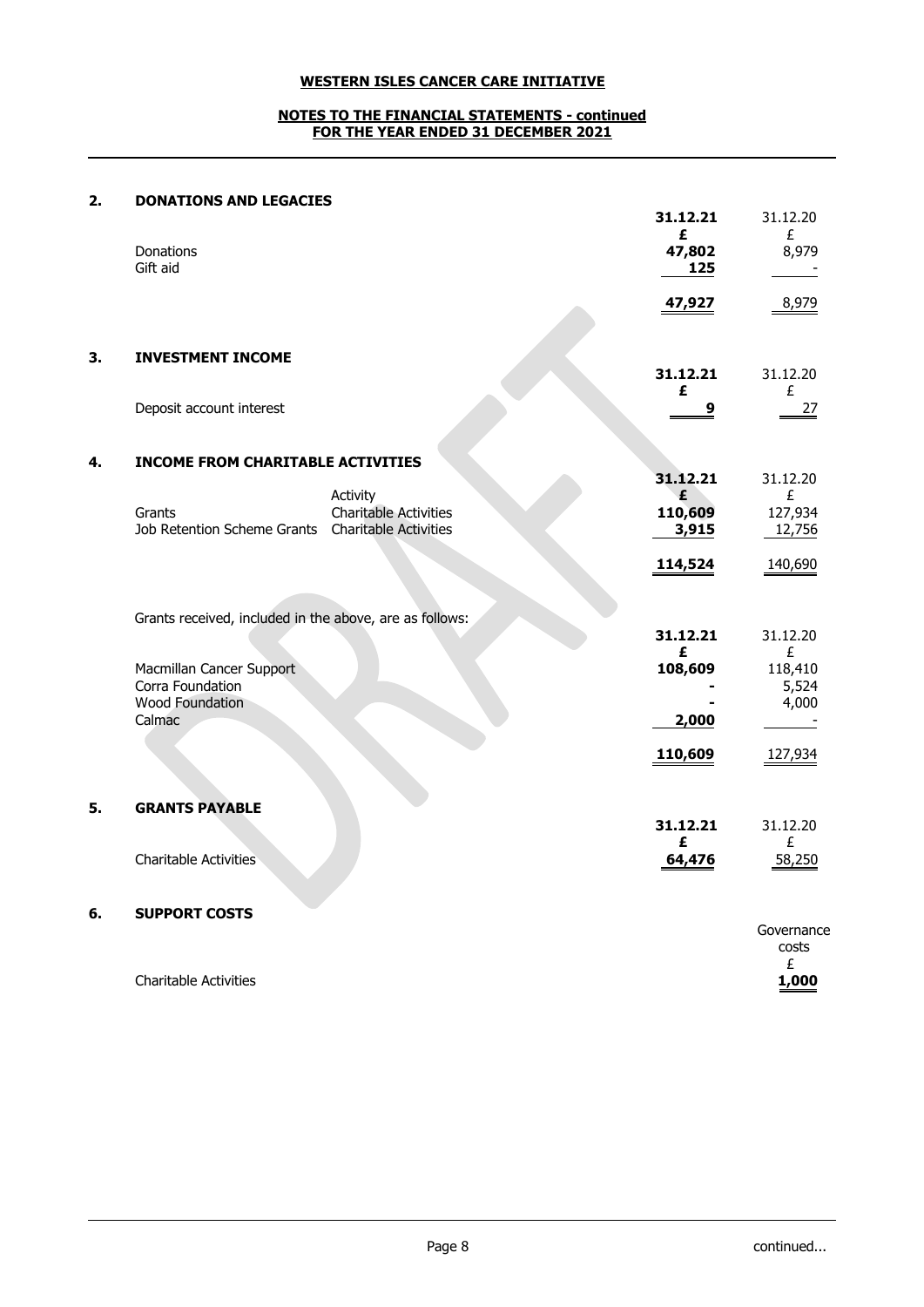### **NOTES TO THE FINANCIAL STATEMENTS - continued FOR THE YEAR ENDED 31 DECEMBER 2021**

## **7. TRUSTEES' REMUNERATION AND BENEFITS**

There were no trustees' remuneration or other benefits for the year ended 31 December 2021 nor for the year ended 31 December 2020.

## **Trustees' expenses**

There were no trustees' expenses paid for the year ended 31 December 2021 nor for the year ended 31 December 2020.

## **8. STAFF COSTS**

The average monthly number of employees during the year was as follows:

|                       |  | 31.12.21 | 31.12.20 |
|-----------------------|--|----------|----------|
| Charitable activities |  |          |          |
|                       |  |          |          |
|                       |  |          |          |

No employees received emoluments in excess of £60,000.

## **9. COMPARATIVES FOR THE STATEMENT OF FINANCIAL ACTIVITIES**

|                                                                                       | Unrestricted<br>fund<br>£ | Restricted<br>fund<br>£ | Total<br>funds<br>£ |
|---------------------------------------------------------------------------------------|---------------------------|-------------------------|---------------------|
| <b>INCOME AND ENDOWMENTS FROM</b><br>Donations and legacies                           |                           | 8,979                   | 8,979               |
| <b>Charitable activities</b><br><b>Charitable Activities</b>                          |                           | 140,690                 | 140,690             |
| Investment income<br>Other income                                                     |                           | 27<br>2,891             | 27<br>2,891         |
| <b>Total</b>                                                                          |                           | 152,587                 | 152,587             |
| <b>EXPENDITURE ON</b><br><b>Charitable activities</b><br><b>Charitable Activities</b> |                           | 122,032                 | 122,032             |
| <b>NET INCOME</b>                                                                     |                           | 30,555                  | 30,555              |
| <b>RECONCILIATION OF FUNDS</b>                                                        |                           |                         |                     |
| <b>Total funds brought forward</b>                                                    | 61                        | 66,698                  | 66,759              |
| <b>TOTAL FUNDS CARRIED FORWARD</b>                                                    | 61                        | 97,253                  | 97,314              |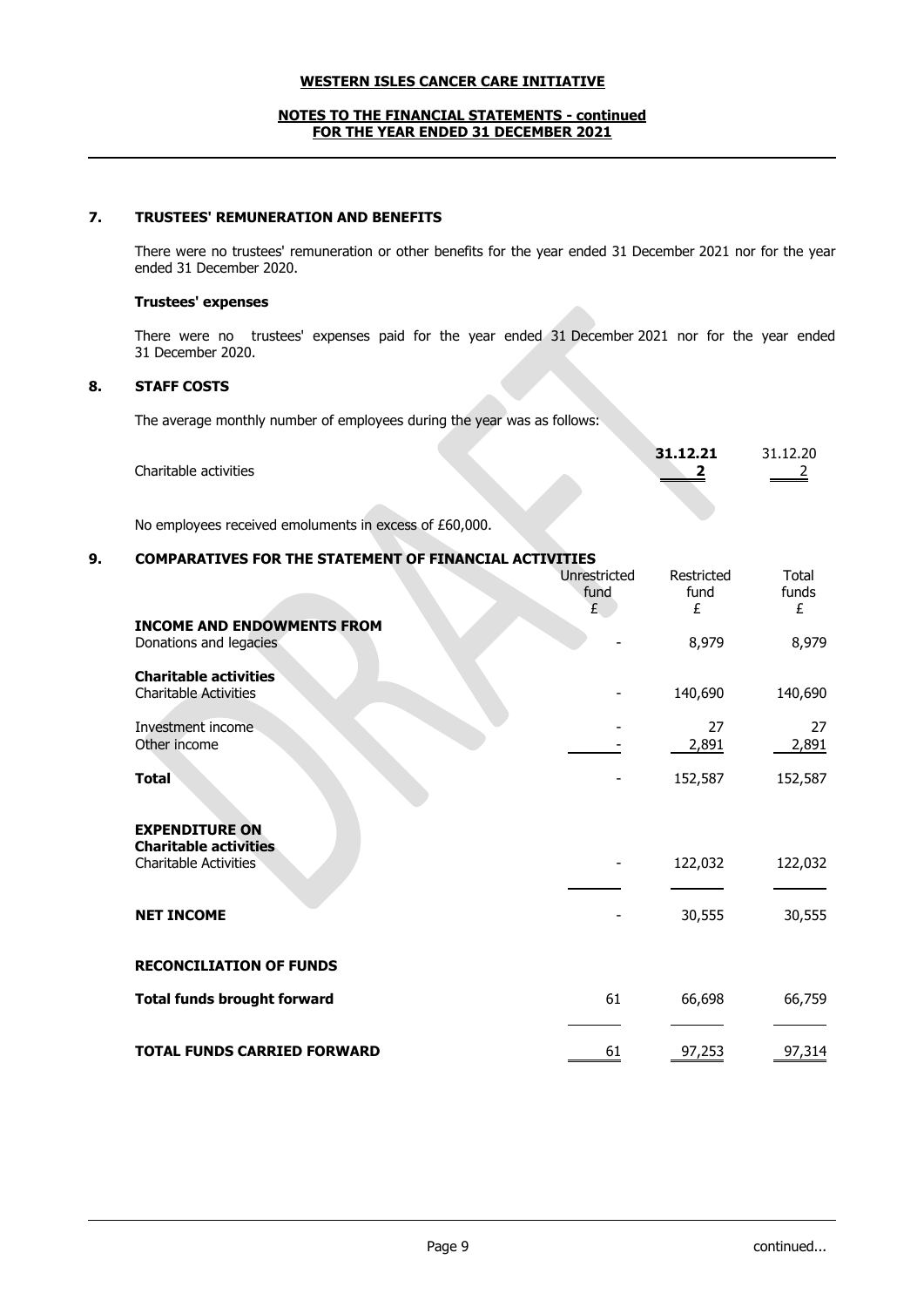### **NOTES TO THE FINANCIAL STATEMENTS - continued FOR THE YEAR ENDED 31 DECEMBER 2021**

## **10. TANGIBLE FIXED ASSETS**

|                                                             | <b>Fixtures</b><br>and<br>fittings<br>£ | Computer<br>equipment<br>£ | Totals<br>£    |
|-------------------------------------------------------------|-----------------------------------------|----------------------------|----------------|
| <b>COST</b><br>At 1 January 2021 and 31 December 2021       | 11,545                                  | 720                        | 12,265         |
| <b>DEPRECIATION</b><br>At 1 January 2021<br>Charge for year | 4,618<br>2,309                          | 525<br>180                 | 5,143<br>2,489 |
| At 31 December 2021                                         | 6,927                                   | 705                        | 7,632          |
| <b>NET BOOK VALUE</b><br>At 31 December 2021                | 4,618                                   | 15                         | 4,633          |
| At 31 December 2020                                         | 6,927                                   | 195                        | 7,122          |

| 11 | <b>CREDITORS: AMOUNTS FALLING DUE WITHIN ONE YEAR</b> |          |          |
|----|-------------------------------------------------------|----------|----------|
|    |                                                       | 31.12.21 | 31.12.20 |
|    |                                                       |          |          |
|    | Trade creditors                                       | 1,000    |          |
|    | Other creditors                                       | 1,249    | ,000     |
|    |                                                       | 2.249    | 000      |

# **12. MOVEMENT IN FUNDS**

|                                                   | At 1.1.21<br>£ | Net<br>movement<br>in funds<br>£ | At<br>31.12.21<br>£ |
|---------------------------------------------------|----------------|----------------------------------|---------------------|
| <b>Unrestricted funds</b><br>General fund         | 61             | -                                | 61                  |
| <b>Restricted funds</b><br><b>Restricted Fund</b> | 97,253         | 37,984                           | 135,237             |
| <b>TOTAL FUNDS</b>                                | 97,314         | 37,984                           | 135,298             |

Net movement in funds, included in the above are as follows:

|                                                   | Incoming<br>resources | Resources<br>expended | Movement<br>in funds |
|---------------------------------------------------|-----------------------|-----------------------|----------------------|
| <b>Restricted funds</b><br><b>Restricted Fund</b> | 165,354               | (127, 370)            | 37,984               |
| <b>TOTAL FUNDS</b>                                | 165,354               | (127, 370)            | 37,984               |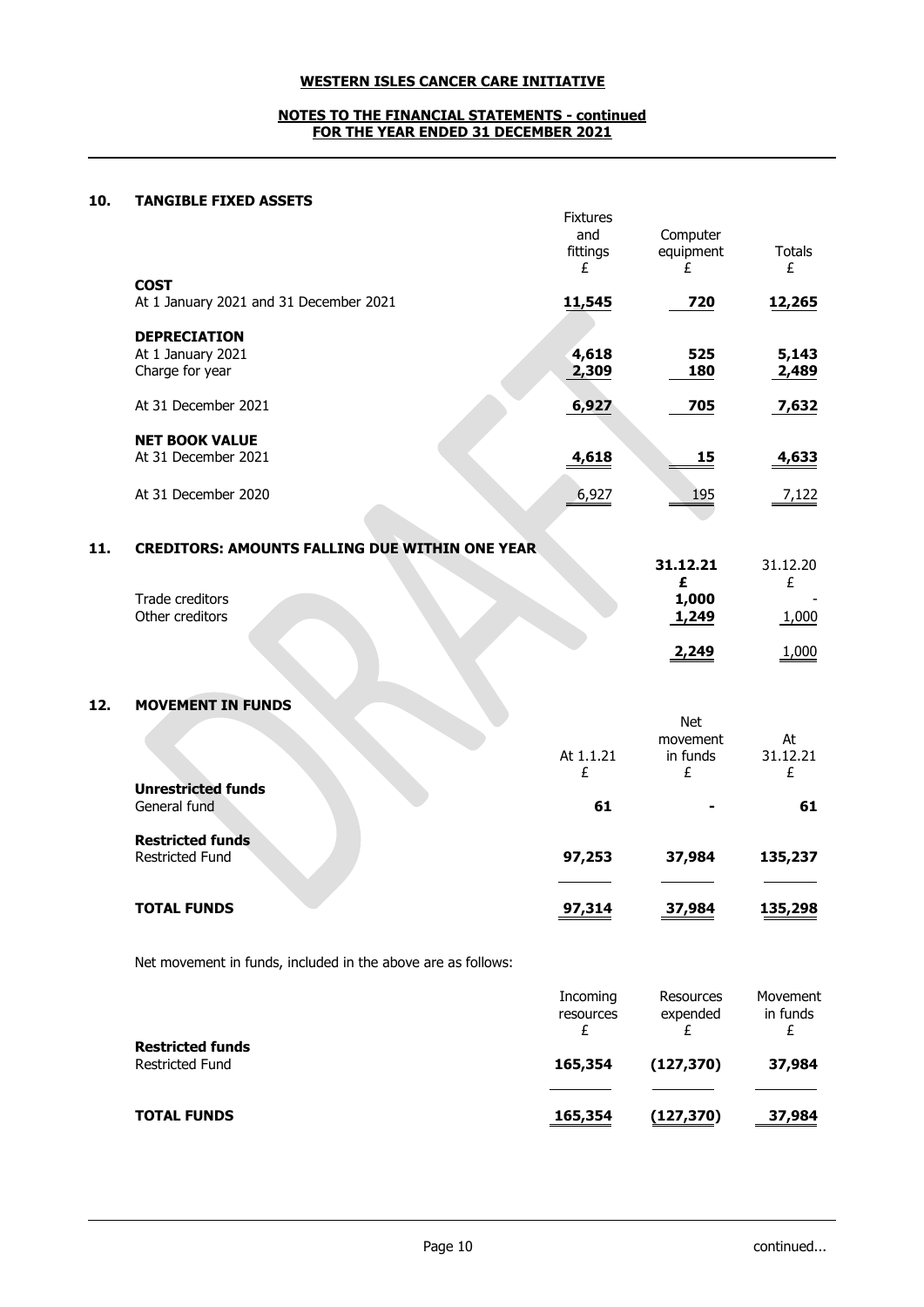## **NOTES TO THE FINANCIAL STATEMENTS - continued FOR THE YEAR ENDED 31 DECEMBER 2021**

## **12. MOVEMENT IN FUNDS - continued**

### **Comparatives for movement in funds**

| <b>Unrestricted funds</b>                         | At 1.1.20 | <b>Net</b><br>movement<br>in funds<br>£ | At<br>31.12.20<br>£ |
|---------------------------------------------------|-----------|-----------------------------------------|---------------------|
| General fund                                      | 61        |                                         | 61                  |
| <b>Restricted funds</b><br><b>Restricted Fund</b> | 66,698    | 30,555                                  | 97,253              |
| <b>TOTAL FUNDS</b>                                | 66,759    | 30,555                                  | 97,314              |

Comparative net movement in funds, included in the above are as follows:

|                                                   | Incoming<br>resources | Resources<br>expended | Movement<br>in funds |
|---------------------------------------------------|-----------------------|-----------------------|----------------------|
| <b>Restricted funds</b><br><b>Restricted Fund</b> | 152,587               | (122, 032)            | 30,555               |
| <b>TOTAL FUNDS</b>                                | 152,587               | (122, 032)            | 30,555               |

# **13. RELATED PARTY DISCLOSURES**

There were no related party transactions for the year ended 31 December 2021.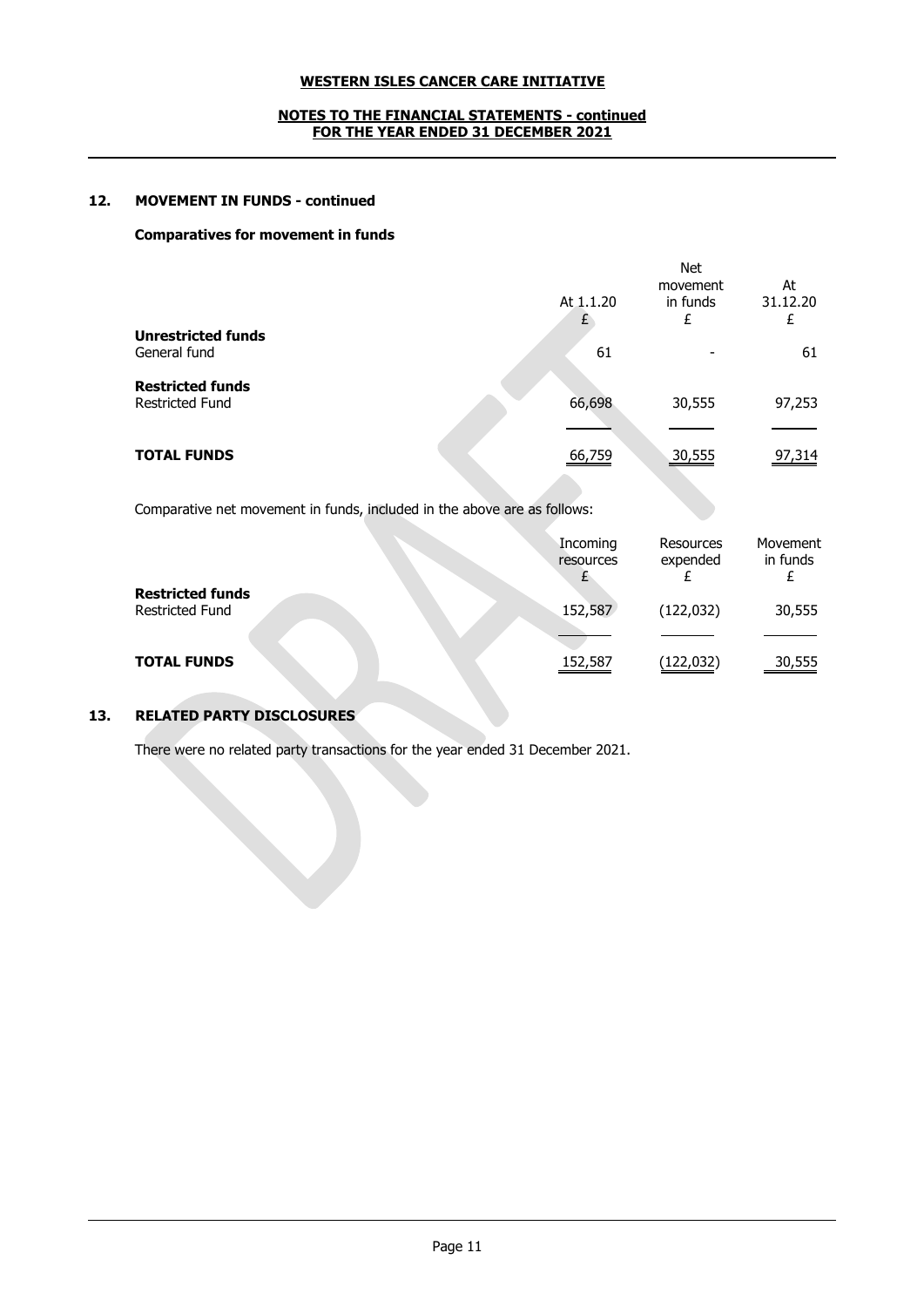## **DETAILED STATEMENT OF FINANCIAL ACTIVITIES FOR THE YEAR ENDED 31 DECEMBER 2021**

|                                                            | 31.12.21<br>£  | 31.12.20<br>£ |
|------------------------------------------------------------|----------------|---------------|
| <b>INCOME AND ENDOWMENTS</b>                               |                |               |
| <b>Donations and legacies</b>                              |                |               |
| Donations<br>Gift aid                                      | 47,802<br>125  | 8,979         |
|                                                            | 47,927         | 8,979         |
| <b>Investment income</b><br>Deposit account interest       | 9              | 27            |
| <b>Charitable activities</b>                               |                |               |
| Grants                                                     | 110,609        | 127,934       |
| Job Retention Scheme Grants                                | 3,915          | 12,756        |
|                                                            | 114,524        | 140,690       |
| <b>Other income</b>                                        |                |               |
| <b>Employment Allowance</b>                                | 2,894          | 2,891         |
| <b>Total incoming resources</b>                            | 165,354        | 152,587       |
| <b>EXPENDITURE</b>                                         |                |               |
| <b>Charitable activities</b><br>Wages                      | 34,036         | 36,388        |
| Social security                                            | 2,894          | 2,891         |
| Pensions                                                   | 1,702          | 1,813         |
| Insurance                                                  | 463            | 428           |
| Light and heat                                             | 362            | 679           |
| Telephone                                                  | 1,363          | 1,226         |
| Postage and stationery                                     | 874            | 301           |
| Advertising<br><b>Sundries</b>                             | 1,693<br>30    | 35            |
| Rent                                                       | 9,348          | 9,348         |
| Travel and subsistence                                     | 191            | 35            |
| Repairs and maintenance                                    | 514            | 369           |
| Training                                                   |                | 120           |
| Therapists                                                 | 2,407          | 5,721         |
| Website                                                    | 50             | 450           |
| Donations                                                  |                | 1,240         |
| Professional fees                                          | 273            | 247           |
| Care Box Expenses<br>Depreciation of tangible fixed assets | 3,205<br>2,489 | 2,489         |
| Grants to individuals                                      | 64,476         | 58,250        |
|                                                            |                |               |
|                                                            | 126,370        | 122,030       |
| <b>Support costs</b>                                       |                |               |
| <b>Governance costs</b><br>Accountancy and legal fees      | 1,000          | 2             |
|                                                            |                |               |

This page does not form part of the statutory financial statements